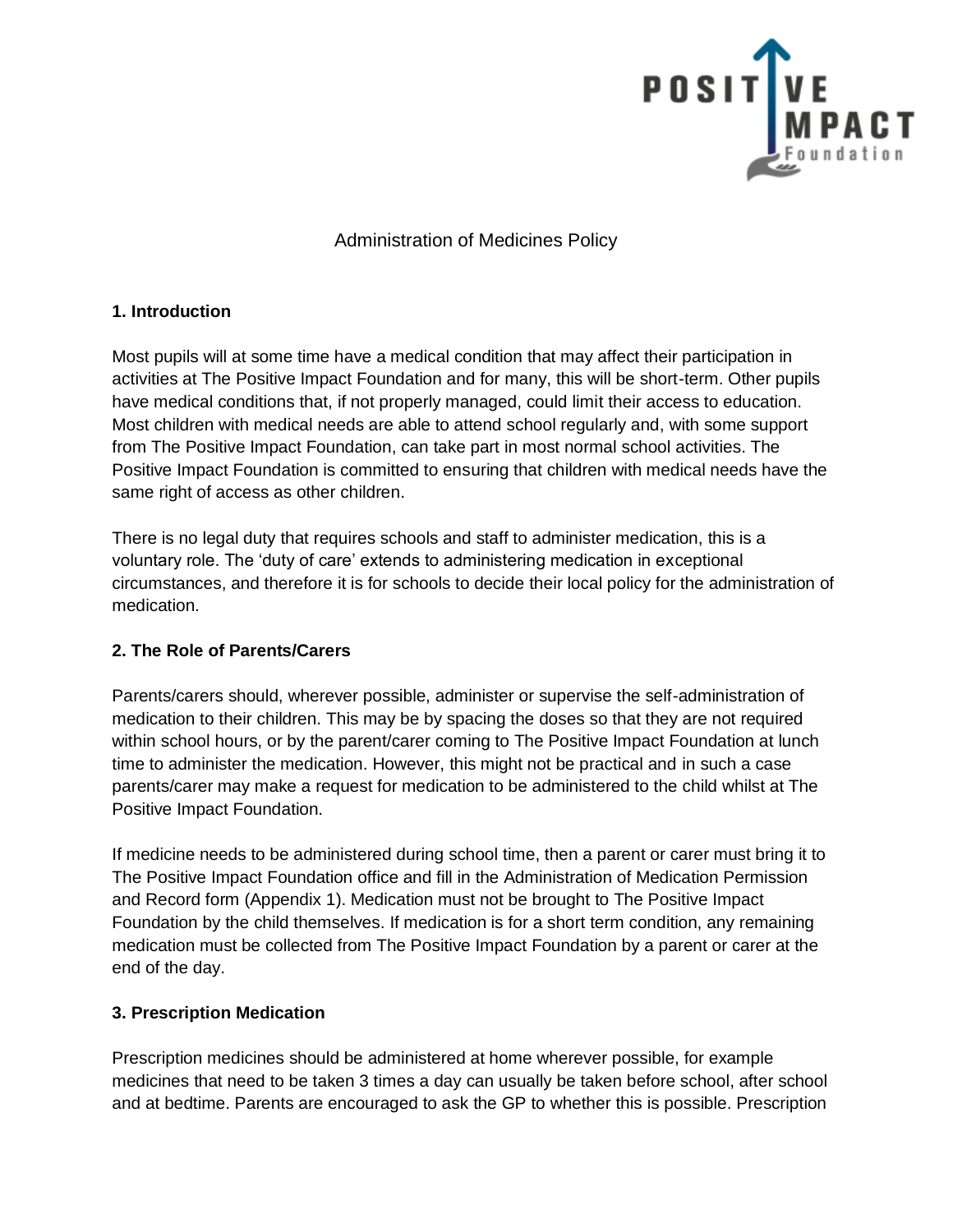

medicines will only be administered by The Positive Impact Foundation where it would be detrimental to a child's health if it were not done.

Medicines should always be provided in the original container as dispensed by a pharmacist and include the prescriber's instructions for administration. The exception to this is insulin which must still be in date. Schools should never accept medicines that have been taken out of the container nor make changes to dosages on parental instruction. In all cases it is necessary to check:

- Name of child
- Name of medicine
- Dosage
- Written instructions provided by prescriber
- Expiry date

An Administration of Medicine Permission & Record form (Appendix 1) must be completed and signed by the parent or carer. No medication will be given without the parent's written consent. Prescribed medication, other than emergency medication, will be kept in the office, either in the cupboard or the refrigerator as appropriate. All emergency medicines (asthma inhalers, Epipen etc.) should be kept with the young person's tutor and be readily available. A second Epipen for each child who requires one will be kept in the office, in a box clearly labelled with the child's name and photograph.

### **4. Long Term Medical Needs**

It is important for The Positive Impact Foundation to have sufficient information regarding the medical condition of any pupil with long term medical needs. The local authority will draw up a health care plan for such pupils, involving the parents and the relevant health professionals.

Appropriate training will be arranged for the administration of any specialist medication (e.g. adrenaline via an Epipen, Buccal midazolam, insulin etc.) Staff should not administer such medicines until they have been trained to do so.

### **5. Controlled Drugs**

Controlled drugs, such as Ritalin, are controlled by the Misuse of Drugs Act. Therefore it is imperative that controlled drugs are strictly managed between The Positive Impact Foundation and parents. Ideally controlled drugs are only brought in on a daily basis by parents, but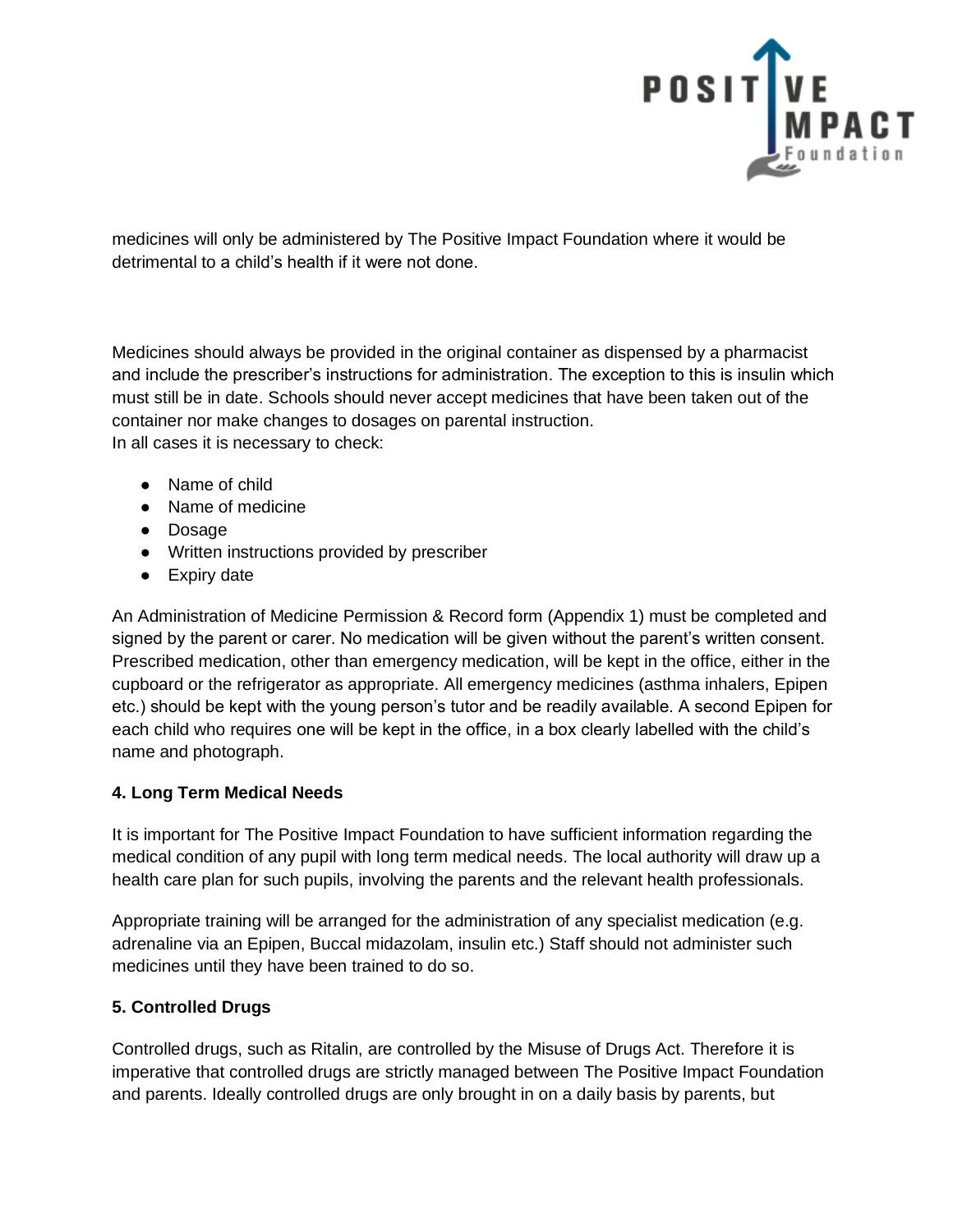

certainly no more than a week's supply and the amount of medication handed over to The Positive Impact Foundation should always be recorded.

Controlled drugs should be stored in a locked non portable container, such as a safe, and only specific named staff allowed access to it. Each time the drug is administered it must be recorded, including if the child refused to take it. If pupils refuse to take medication, The Positive Impact Foundation staff should not force them to do so. The Positive Impact Foundation should inform the child's parents as a matter of urgency. If necessary, The Positive Impact Foundation should call the emergency services. The person administering the controlled drug should monitor that the drug has been taken.

### **Passing a controlled drug to another child is an offence under the Misuse of Drugs Act.**

As with all medicines any unused medication should be recorded as being returned back to the parent when no longer required. If this is not possible it should be returned to the dispensing pharmacist. It should not be thrown away.

### **6. Non Prescription Medication**

Where possible, The Positive Impact Foundation will avoid administering non-prescription medicine. However, we may do so, if requested by the parent, if it will facilitate the child attending school and continuing their learning. This will usually be for a short period only, perhaps to finish a course of antibiotics, to apply a lotion or the administration of paracetamol for toothache or other pain. However, such medicines will only be administered in school where it would be detrimental to a child's health if it were not administered during the day.

# **A child under 16 should never be given aspirin-containing medicine, unless prescribed by a doctor.**

If non-prescription medication is to be administered, then the parent/carer must complete an Administration of Medicine Consent form (Appendix 1), and the same procedure will be followed as for prescription medication. The medicine must be provided in its original container, with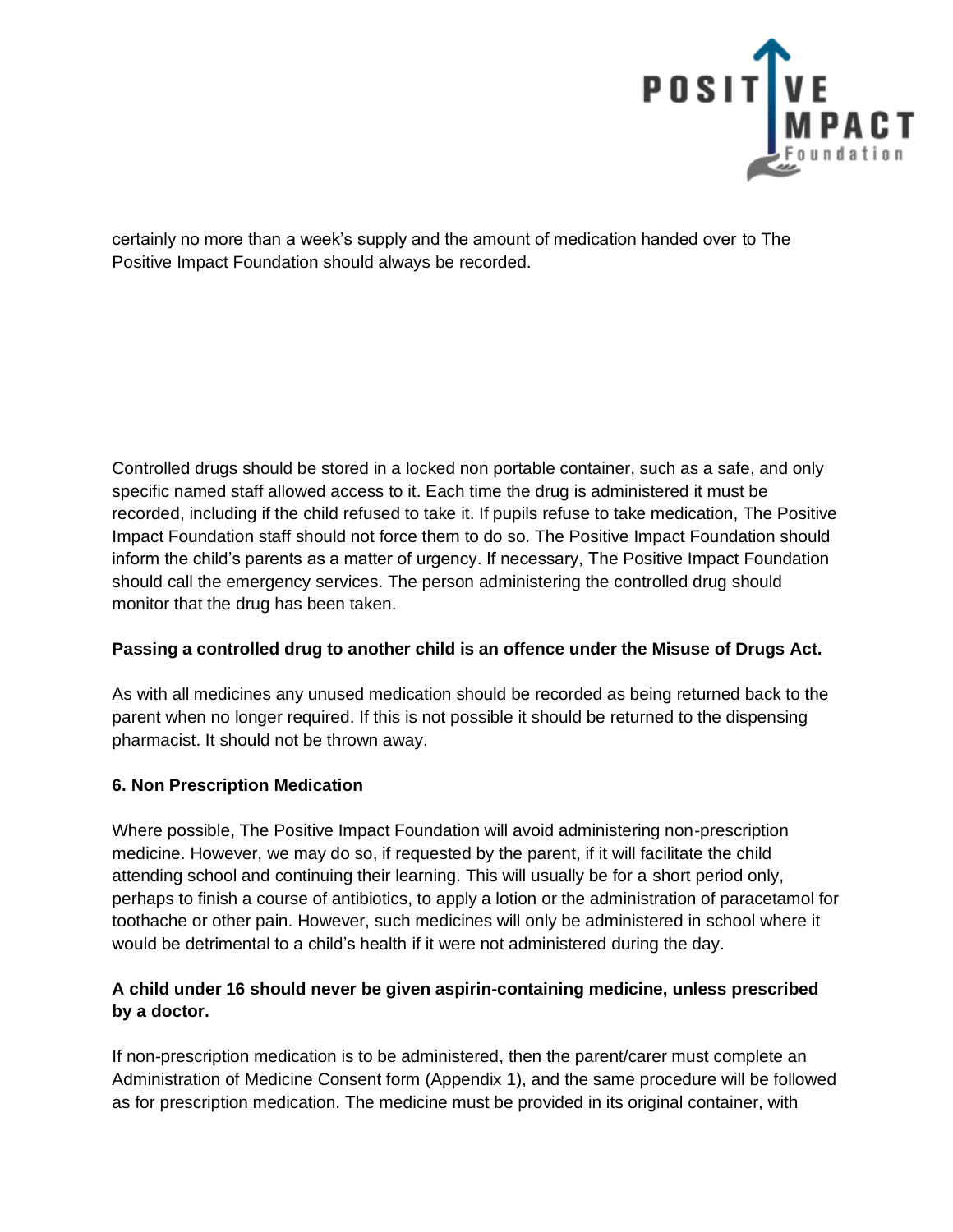

dosage information on it. The parent's instructions will be checked against the dosage information, and this will not be exceeded.

# **7. Administering Medicines**

Medicines will only be administered by members of staff who have been trained in the safe administration of medicines. This will usually be the SENDCo, but in their absence another appropriately trained member of staff may carry it out. Appropriate training will be arranged for the administration of any specialist medication (e.g. adrenaline via an Epipen, Buccal midazolam, insulin etc.) Staff should not administer such medicines until they have been trained to do so. A list of all staff trained in administration of medicines will be

maintained by the SENDCo. The SENDCo will maintain a record of staff trained in specialist medication for children and young people with Health Care Plans.

When a member of staff administers medicine, they will check the child's Administration of Medication Permission and Record form against the medication, to ensure that the dose and timing are correct. They will then administer the medicine as required, and record this on the form. For long-term medication, an Administration of Medication Continuation Sheet (Appendix 2) will be used as necessary.

# **8. Emergency Inhalers**

In line with "Guidance on the use of emergency salbutamol inhalers in schools" March 2015, The Positive Impact Foundation will keep emergency reliever (blue) inhalers for the emergency use of children whose own inhaler is not available for any reason. They will be stored in the office, along with appropriate spacers. Parents must sign a "Consent Form: Use of Emergency Salbutamol Inhaler"(Appendix 4) to consent to their child being allowed to use the emergency inhaler.

# **9. Self Management**

It is important that as children get older they should be encouraged to take responsibility and manage their own medication. This should be clearly set out in the child's health care plan in agreement with the parents, bearing in mind the safety of other pupils.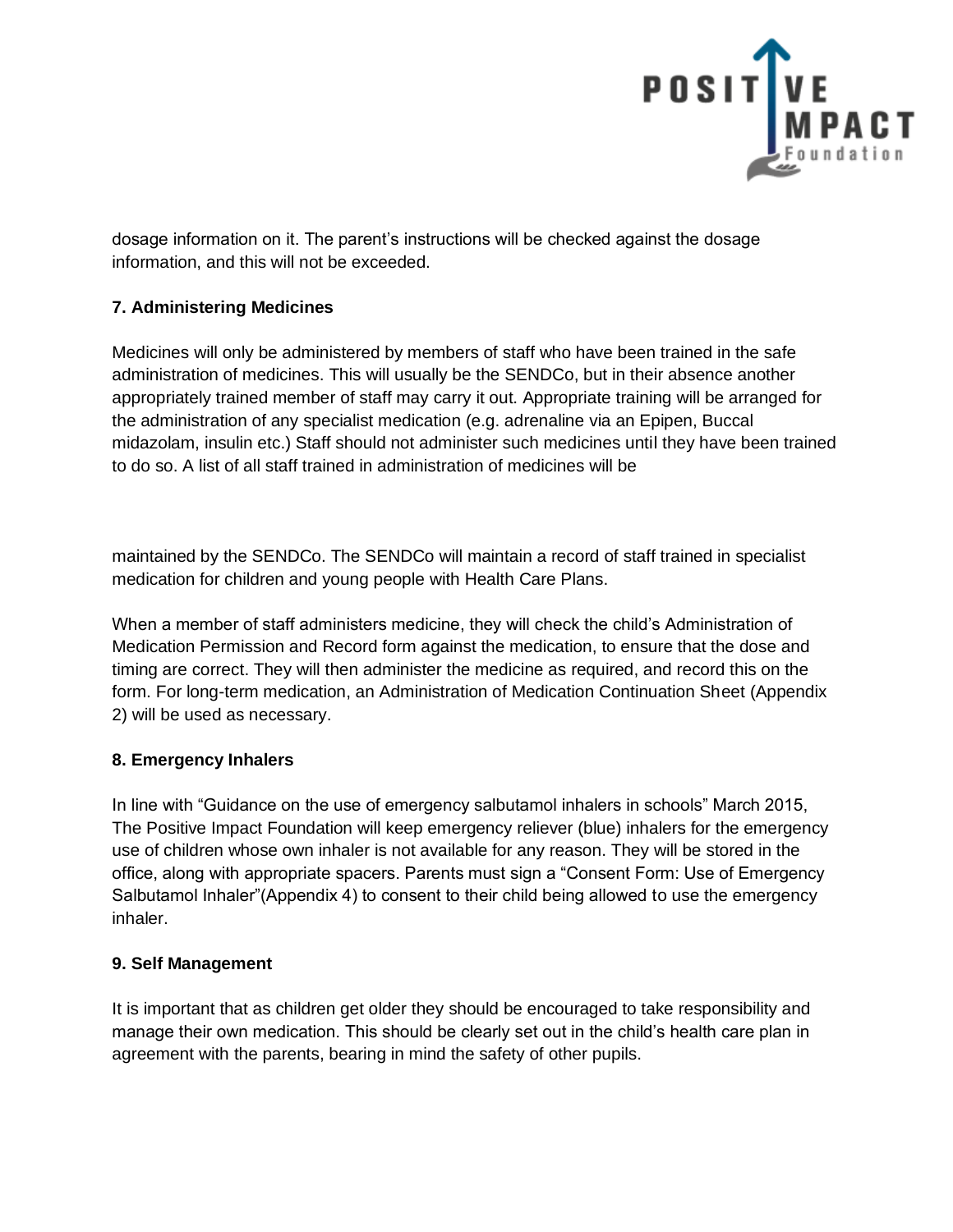

Staff should be aware of the need for asthmatics to carry medication with them (or for staff to take appropriate action). Children should know where their medicines are stored.

### **10. Refusing Medication**

If a child refuses to take medication, staff should not force them to do so, but note this in the records and inform parents of the refusal. If the refusal leads to a medical emergency, The Positive Impact Foundation will call the emergency services and inform the parents.

### **11. Off Site Visits**

It is good practice for schools to encourage pupils with medical needs to participate in off site visits. All staff supervising visits should be aware of any medical needs and relevant emergency procedures. Where necessary, individual risk assessments will be completed. A member of staff who is trained to administer any specific medication will accompany the pupil

and ensure that the appropriate medication is taken on the visit. Inhalers must be taken for all children who suffer from asthma.

Travel Sickness - Tablets can be given with written consent from a parent but the child's name, dosage, time of dose and any possible side effects (the child must have had the travel sickness preventative at home before the trip in case of side effects) should be clearly marked on the container, which must be the original packaging. Parents will need to complete an Administration of Medication Permission and Record form.

Residential visits – All medicines which a child needs to take should be handed to the tutor in charge of the visit. The only exception are asthma inhalers, which should be kept by the child themselves. The parents will sign a consent form for any medicines which they need to take during the visit, plus consent of emergency treatment to be administered – see example form in Appendix 3.

# **12. Disposal of Medicines**

The SENDCo will check all medicines kept at The Positive Impact Foundation each term to ensure that they have not exceeded their expiry date. Parents/carers will be notified of any that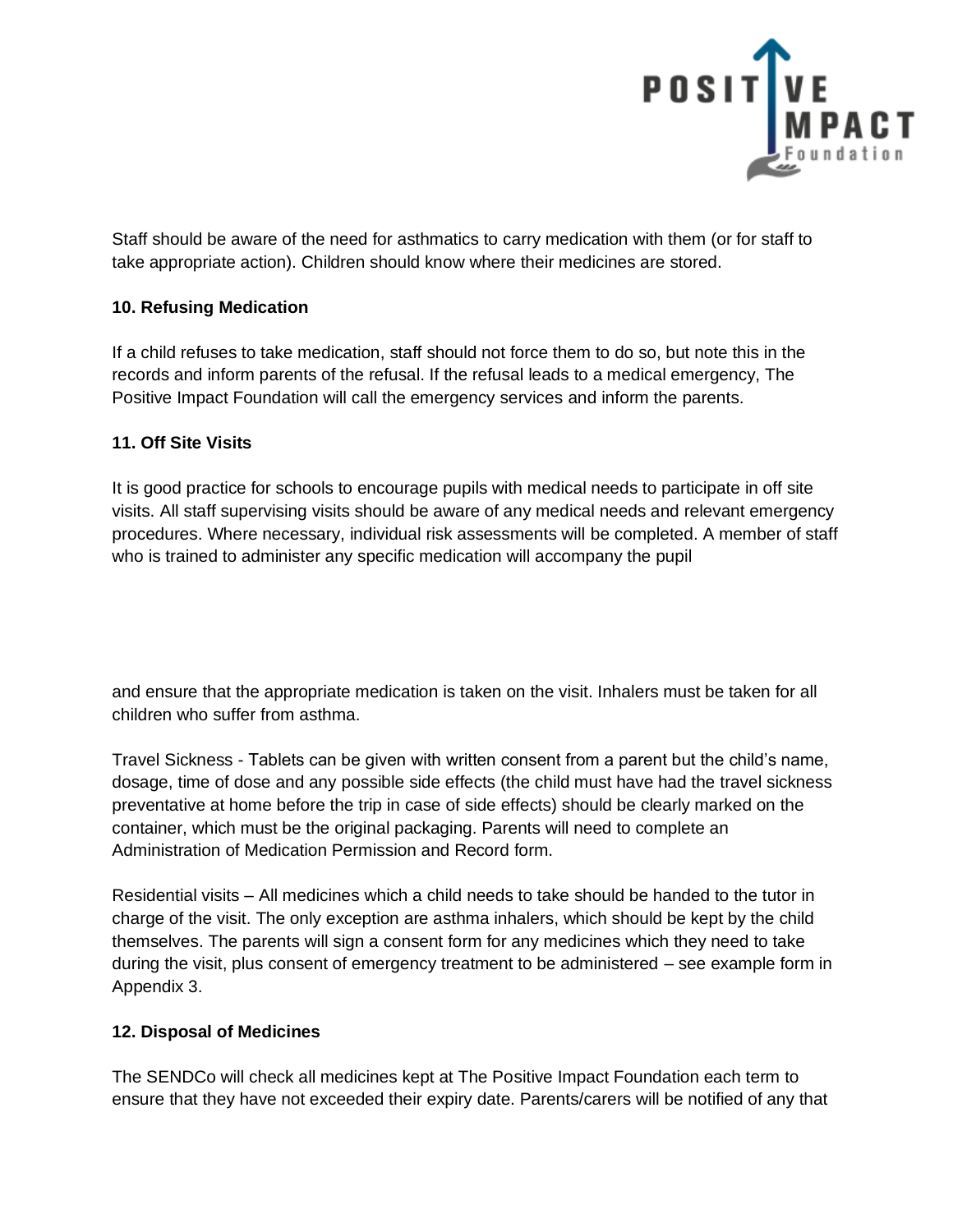

need to be replaced. Parents/carers are responsible for ensuring that date-expired medicines are returned to a pharmacy for safe disposal. If parents do not collect all medicines, they should be taken to a local pharmacy for safe disposal.

Sharps boxes should always be used for the disposal of needles. There is a sharps box in the office. If any child requires regular injections (e.g. Insulin), they will have their own sharps box which can be taken off site with them on trips etc. The parents will be notified when the box is almost full so that they can bring in a new box and take the full box for disposal.

Policy Document Administration of Medicines Policy Updated: J Armson/D Strong Date: February 2020 - to be reviewed February 2021.

Signed by Director

James Armson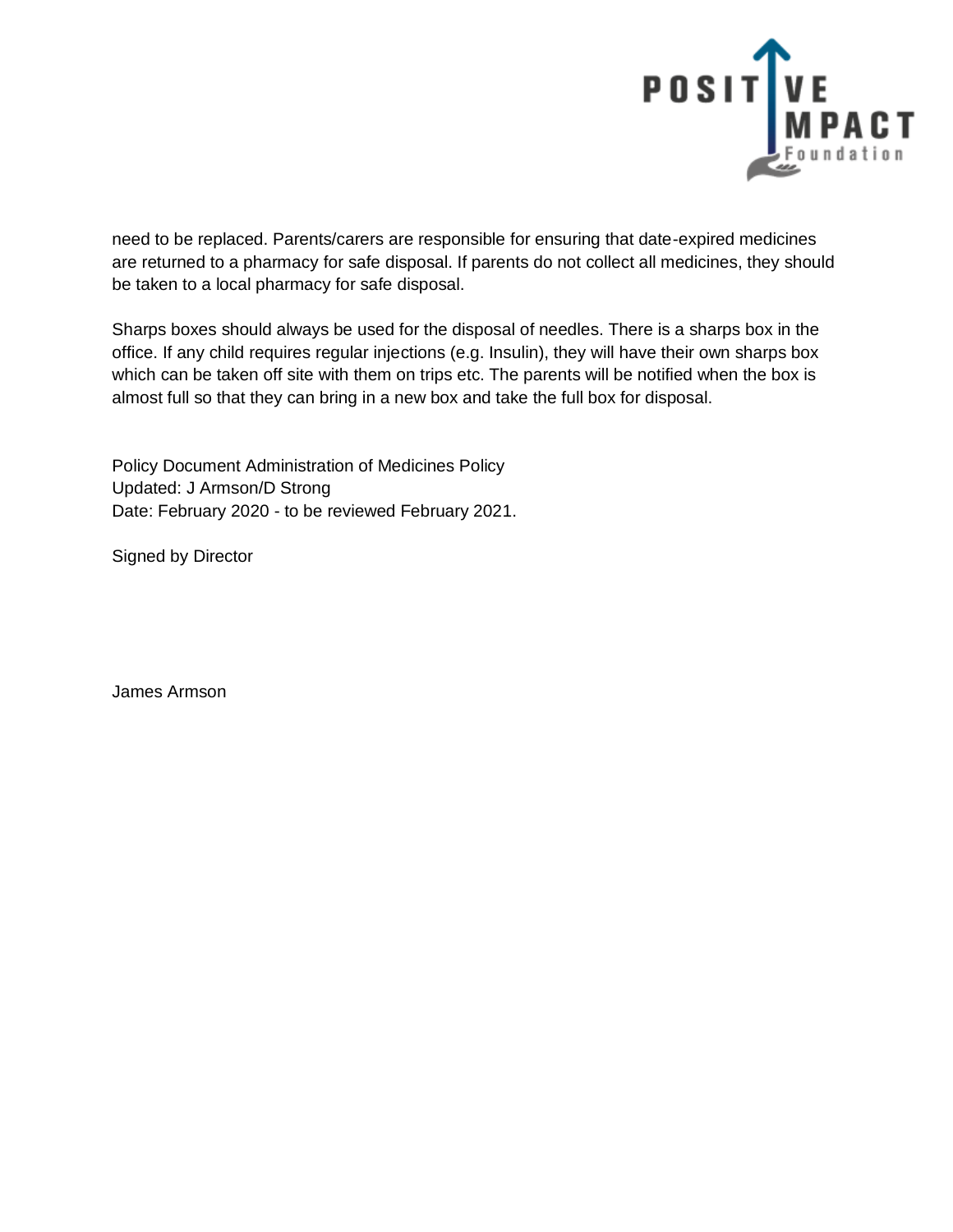

| <b>Administration of Medication Permission and Record</b>                                                             |  |
|-----------------------------------------------------------------------------------------------------------------------|--|
|                                                                                                                       |  |
|                                                                                                                       |  |
| Details of illness:                                                                                                   |  |
| <u> 1980 - Johann Stoff, deutscher Stoff, der Stoff, der Stoff, der Stoff, der Stoff, der Stoff, der Stoff, der S</u> |  |
| Medicine:                                                                                                             |  |
|                                                                                                                       |  |
| Times and dosage of medicine:                                                                                         |  |
| Relevant side effects to be observed if any:                                                                          |  |
|                                                                                                                       |  |
| Parent/Carer                                                                                                          |  |

### **Parent/Carer:**

I hereby give permission that the above medication, ordered by the doctor/dentist for my child \_\_\_\_\_\_\_\_\_\_\_\_\_\_\_\_\_\_\_\_\_\_\_\_\_\_\_\_ be administered by The Positive Impact Foundation personnel.

I understand that I must supply The Positive Impact Foundation with the prescribed medicine in the original container dispensed and properly labelled by pharmacist and will provide no more than a 5 day supply of said medication.

I understand that this medication will be destroyed if it is not picked up on the day this order terminates.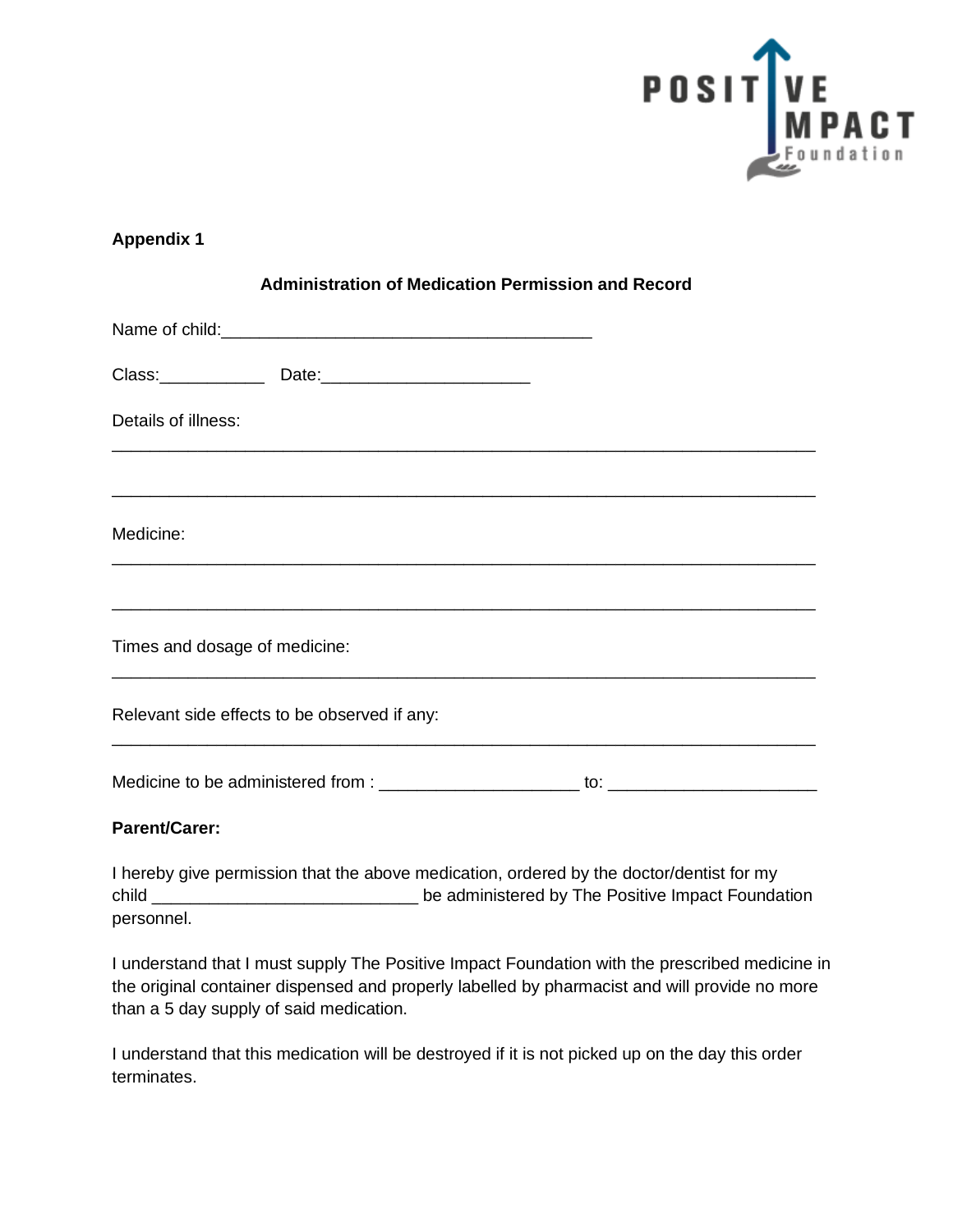

| Signature: | Relationship to child: |
|------------|------------------------|
|            |                        |

| <b>Name</b> | <b>Time Given</b> | <b>Dose Given</b> | <b>Member of Staff</b> | <b>Initials</b> |
|-------------|-------------------|-------------------|------------------------|-----------------|
|             |                   |                   |                        |                 |
|             |                   |                   |                        |                 |
|             |                   |                   |                        |                 |
|             |                   |                   |                        |                 |
|             |                   |                   |                        |                 |
|             |                   |                   |                        |                 |
|             |                   |                   |                        |                 |
|             |                   |                   |                        |                 |
|             |                   |                   |                        |                 |
|             |                   |                   |                        |                 |
|             |                   |                   |                        |                 |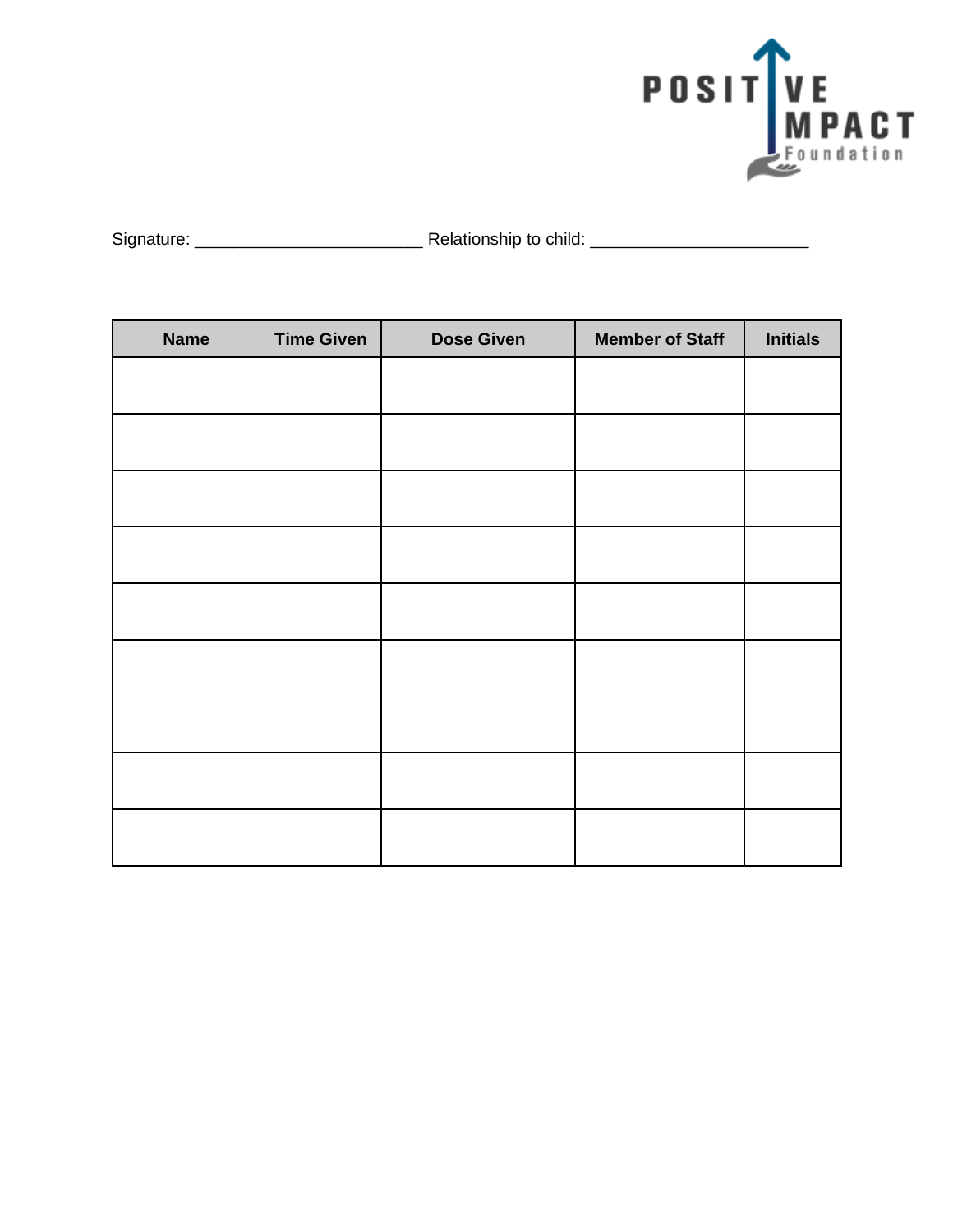

# **Administration of Medication Continuation Sheet**

Sheet no.

Name of child:\_\_\_\_\_\_\_\_\_\_\_\_\_\_\_\_\_\_\_\_\_\_\_\_\_\_\_\_\_\_\_\_\_\_\_\_\_\_\_

Class:\_\_\_\_\_\_\_\_\_\_\_ Date:\_\_\_\_\_\_\_\_\_\_\_\_\_\_\_\_\_\_\_\_\_\_

| <b>Name</b> | <b>Time Given</b> | <b>Dose Given</b> | <b>Member of Staff</b> | <b>Initials</b> |
|-------------|-------------------|-------------------|------------------------|-----------------|
|             |                   |                   |                        |                 |
|             |                   |                   |                        |                 |
|             |                   |                   |                        |                 |
|             |                   |                   |                        |                 |
|             |                   |                   |                        |                 |
|             |                   |                   |                        |                 |
|             |                   |                   |                        |                 |
|             |                   |                   |                        |                 |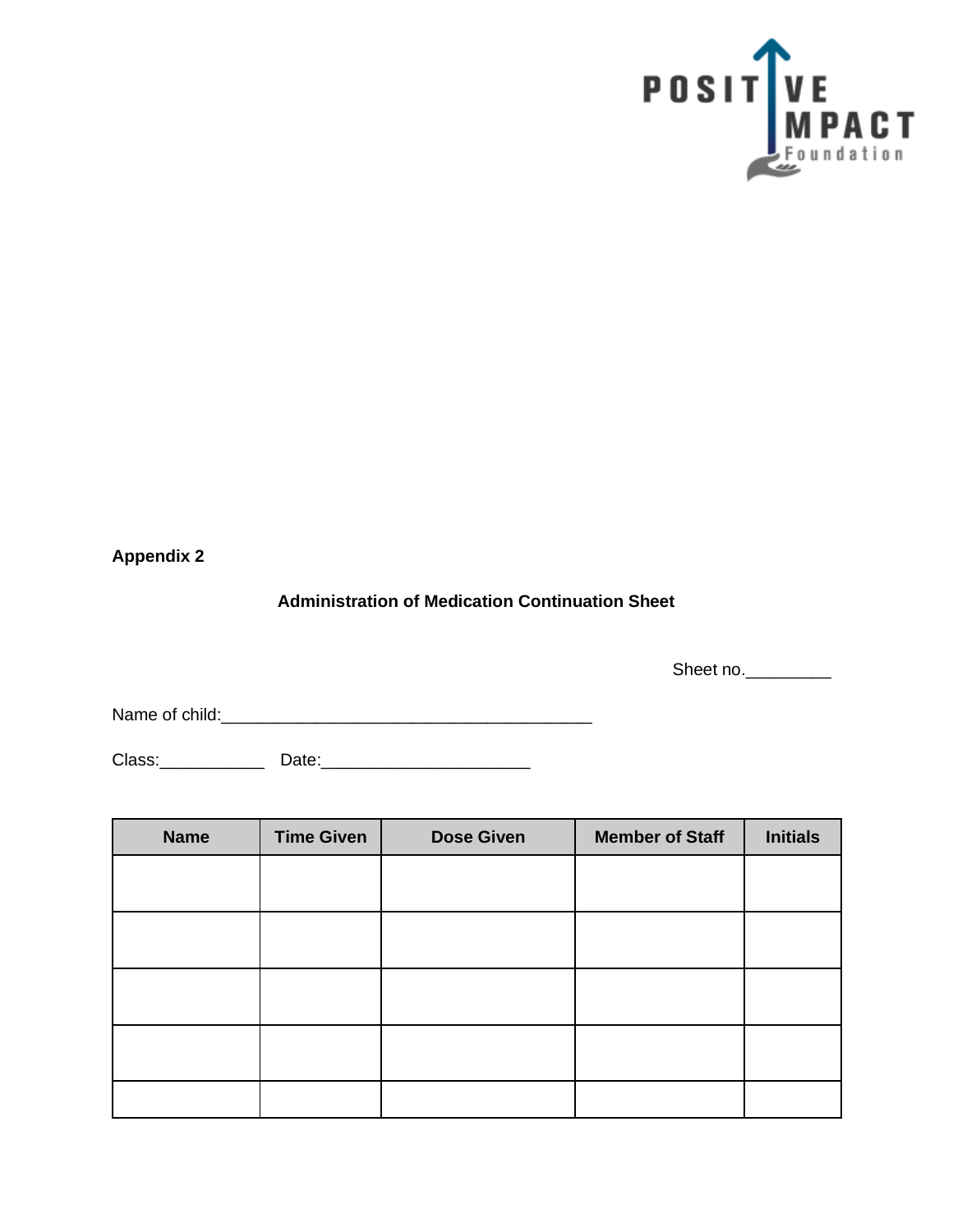

### **Example Consent Form for Residential Visit**

Parental consent for trip to ..........................................

Date of visit: ...................................................

I agree to \_\_\_\_\_\_\_\_\_\_\_\_\_\_\_\_\_\_\_\_\_\_\_\_\_\_\_\_\_\_\_\_\_\_\_taking part in the visit and am happy for them to participate on the activities described. I acknowledge the need for my child to behave.

\_\_\_\_\_\_\_\_\_\_\_\_\_\_\_\_\_\_\_\_\_\_\_\_\_\_\_\_\_\_\_\_\_\_\_\_\_\_\_\_\_\_\_\_\_\_\_\_\_\_\_\_\_\_\_\_\_\_\_\_\_\_\_\_\_\_\_\_\_\_\_\_\_\_

\_\_\_\_\_\_\_\_\_\_\_\_\_\_\_\_\_\_\_\_\_\_\_\_\_\_\_\_\_\_\_\_\_\_\_\_\_\_\_\_\_\_\_\_\_\_\_\_\_\_\_\_\_\_\_\_\_\_\_\_\_\_\_\_\_\_\_\_\_\_\_\_\_\_

\_\_\_\_\_\_\_\_\_\_\_\_\_\_\_\_\_\_\_\_\_\_\_\_\_\_\_\_\_\_\_\_\_\_\_\_\_\_\_\_\_\_\_\_\_\_\_\_\_\_\_\_\_\_\_\_\_\_\_\_\_\_\_\_\_\_\_\_\_\_\_\_\_\_

### **Medical**

Has your child got any condition requiring medical treatment? YES/NO

Please list below:

Is your child allergic to any medication? YES/NO

Please list below: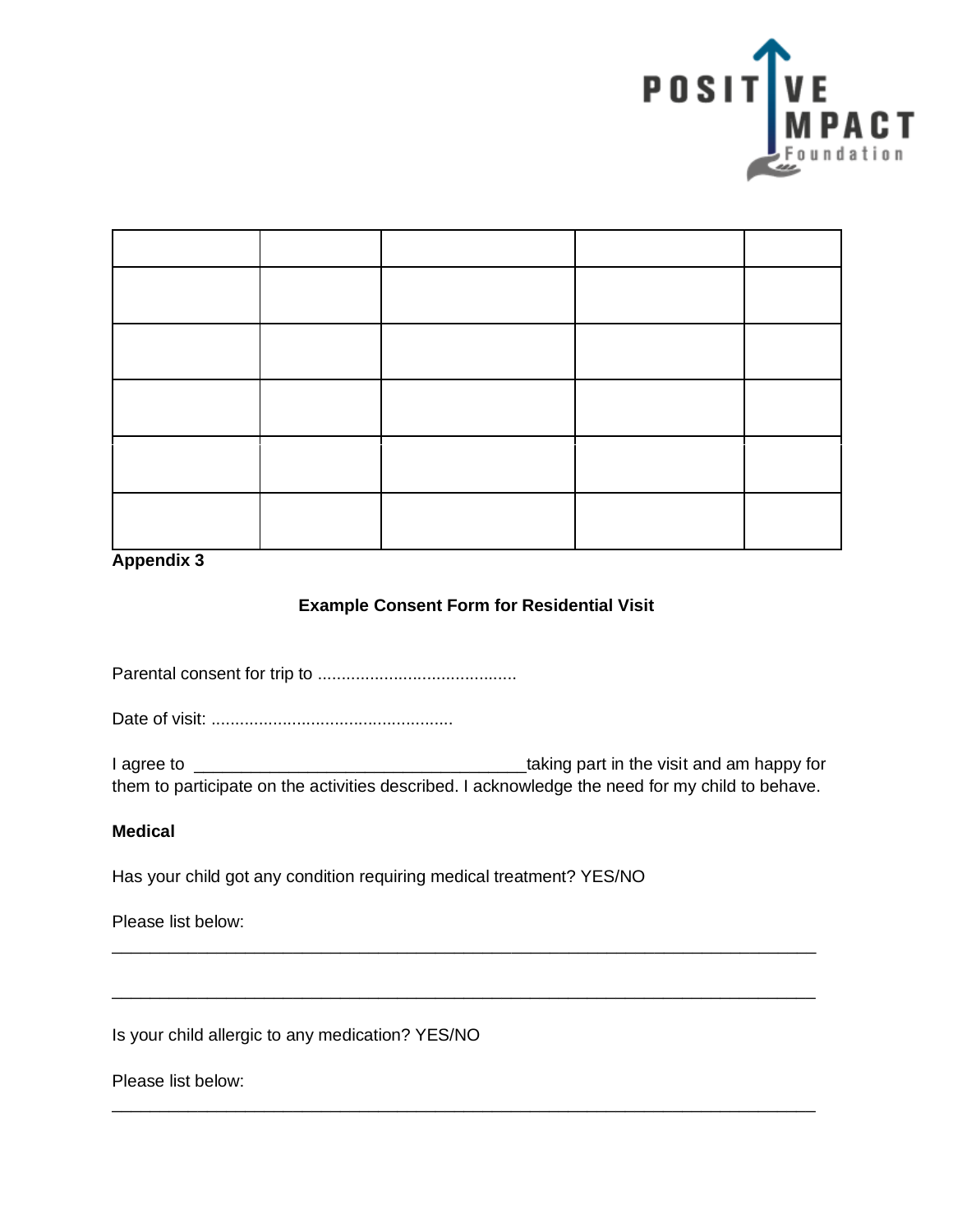

I agree to my son/daughter receiving medication as instructed and any emergency, dental, medical or surgical treatment considered necessary by the medical authorities present. I understand the extent and limitations of the insurance cover provided.

\_\_\_\_\_\_\_\_\_\_\_\_\_\_\_\_\_\_\_\_\_\_\_\_\_\_\_\_\_\_\_\_\_\_\_\_\_\_\_\_\_\_\_\_\_\_\_\_\_\_\_\_\_\_\_\_\_\_\_\_\_\_\_\_\_\_\_\_\_\_\_\_\_\_

### **Contact Numbers:**

| Home address:                  |                                                      |  |
|--------------------------------|------------------------------------------------------|--|
|                                | <u> 1999 - Jan Barnett, fransk politik (d. 1989)</u> |  |
|                                |                                                      |  |
| Address:                       |                                                      |  |
| Alternative emergency contact: |                                                      |  |
|                                |                                                      |  |
| Address:                       |                                                      |  |
|                                | Date: _________________________                      |  |

### **Prescribes Medicines:**

| <b>Name of Medicine</b> | <b>Time to be Taken</b> | <b>Dosage</b> | Route |
|-------------------------|-------------------------|---------------|-------|
|                         |                         |               |       |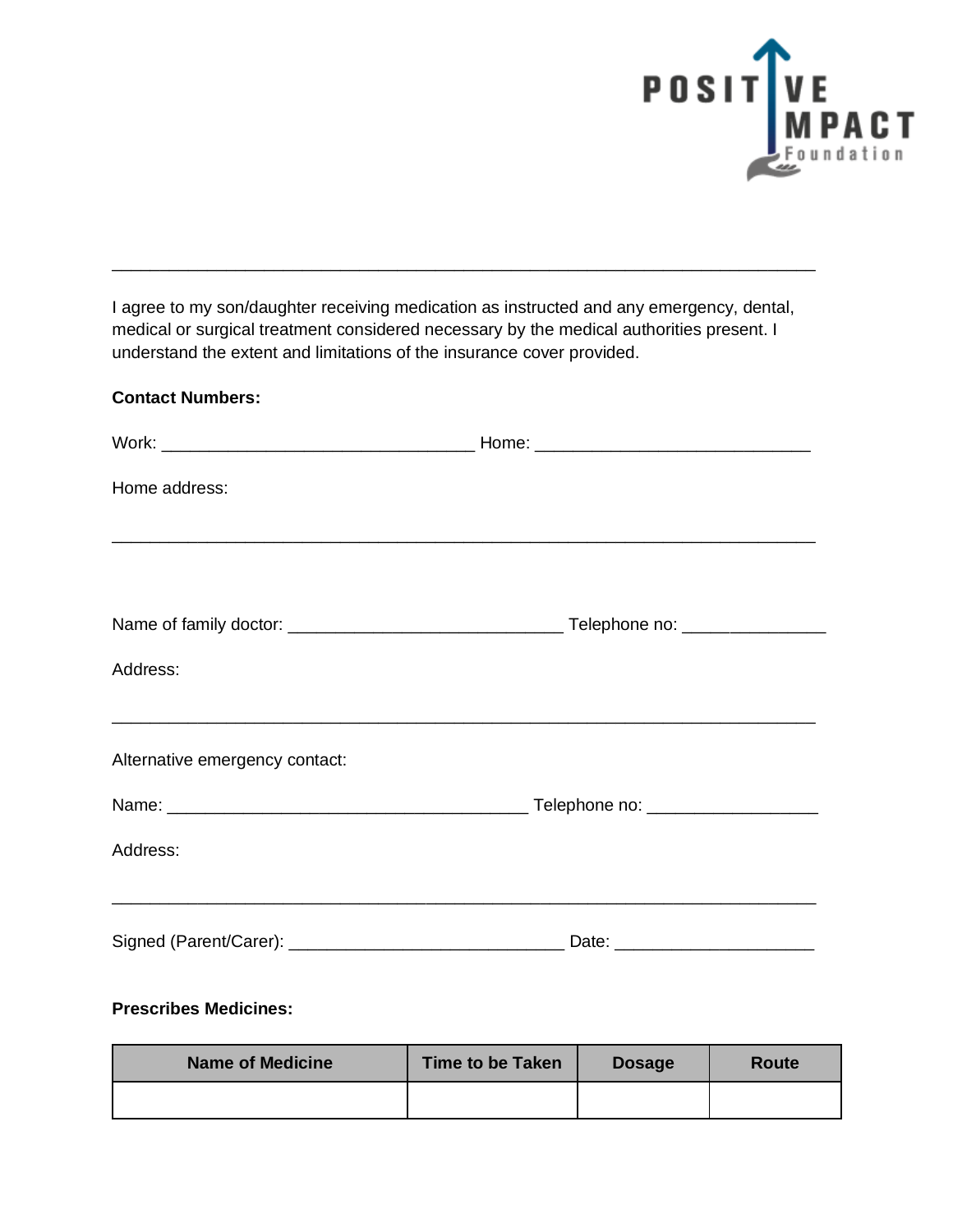

| Signed (Parent/Carer): | Date: |
|------------------------|-------|

## **Consent Form: Use of Emergency Salbutamol Inhaler**

Child showing symptoms of asthma/having asthma attack

- 1. I can confirm that my child has been diagnosed with asthma/has been prescribed an inhaler [delete as appropriate].
- 2. My child has a working, in-date inhaler, clearly labelled with their name, which they keep at The Positive Impact Foundation.
- 3. In the event of my child displaying symptoms of asthma, and if their inhaler is not available or is unusable, I consent for my child to receive salbutamol from emergency inhaler held by The Positive Impact Foundation for such emergencies.

| Class: __________________ |  |
|---------------------------|--|
|                           |  |